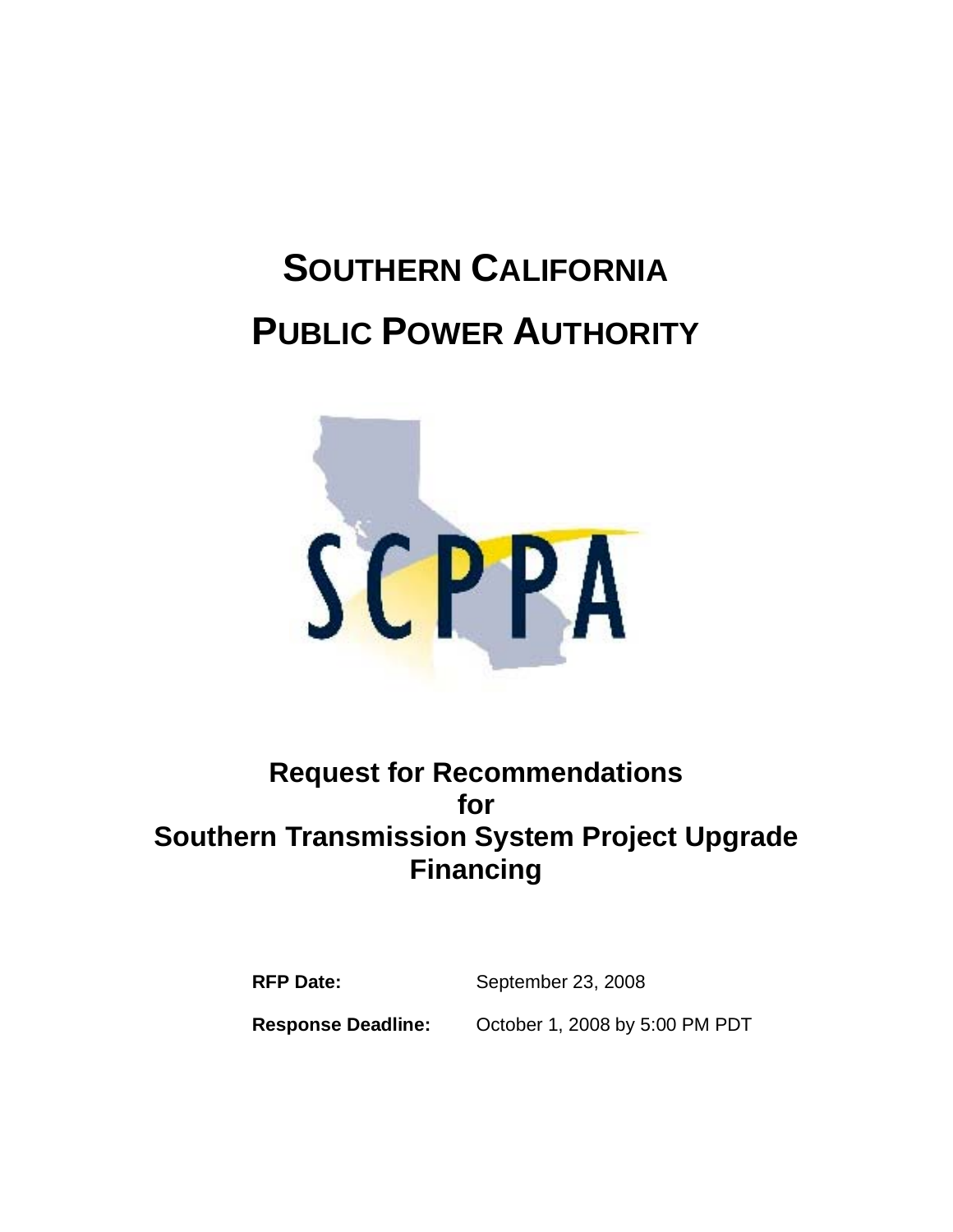# **Request for Recommendations for Southern Transmission System Project Upgrade Financing**

The Southern California Public Power Authority ("SCPPA" or "the Authority") is pursuing a project upgrade associated with the Authority's Southern Transmission Project ("STS Project" or "the Project"). As further described below, the Project currently has a transmission rating of 1,920 MW and the specific upgrade which SCPPA is considering, would increase the transmission rating by 480 MW to 2,400 MW. The upgrade is intended to enable the transmission of electricity from anticipated renewable energy projects which SCPPA or the Project Participants (defined below) intend to develop.

# **Background**

The STS Project was originally developed for the purpose of transmitting generated electricity from the Intermountain Power Project ("IPP"), a coal-fired, steam-electric generation station and switchyard located near Lynndyl, in Millard County, Utah, to Adelanto, California. The Project consists of (a) the AC/DC Intermountain Converter Station adjacent to the IPP AC switchyard; (b) the 500-kV DC bi-pole transmission line 488 miles in length, from the Intermountain Converter Station to the City of Adelanto, California; (c) the AC/DC Adelanto Converter Station, where the STS Project connects to the switching and transmission facilities of the Los Angeles Department of Water and Power ("LADWP") and (d) related microwave communication system facilities.

| Department of Water and Power<br>of Los Angeles | 59.534%  |
|-------------------------------------------------|----------|
| City of Anaheim                                 | 17.647%  |
| City of Riverside                               | 10.164%  |
| City of Pasadena                                | 5.883%   |
| City of Burbank                                 | 4.498%   |
| City of Glendale                                | 2.274%   |
| Total                                           | 100.000% |

The Project Participants and their Participation Percentages are shown below.

The HVDC transmission line was originally designed to have the capability of transmitting in excess of the aggregate Generation Station Production anticipated to be delivered to the Project Participants. The AC/DC converter stations each consist of two solid state converter valve groups and have a combined rating of 1,920 MW with an overload rating for each group of 1,200 MW in the event one group is out of service.

SCPPA would intend to upgrade the project to utilize the full capacity of the HVDC transmission. The Project Participants would maintain their current Project Participation Percentages as shown above.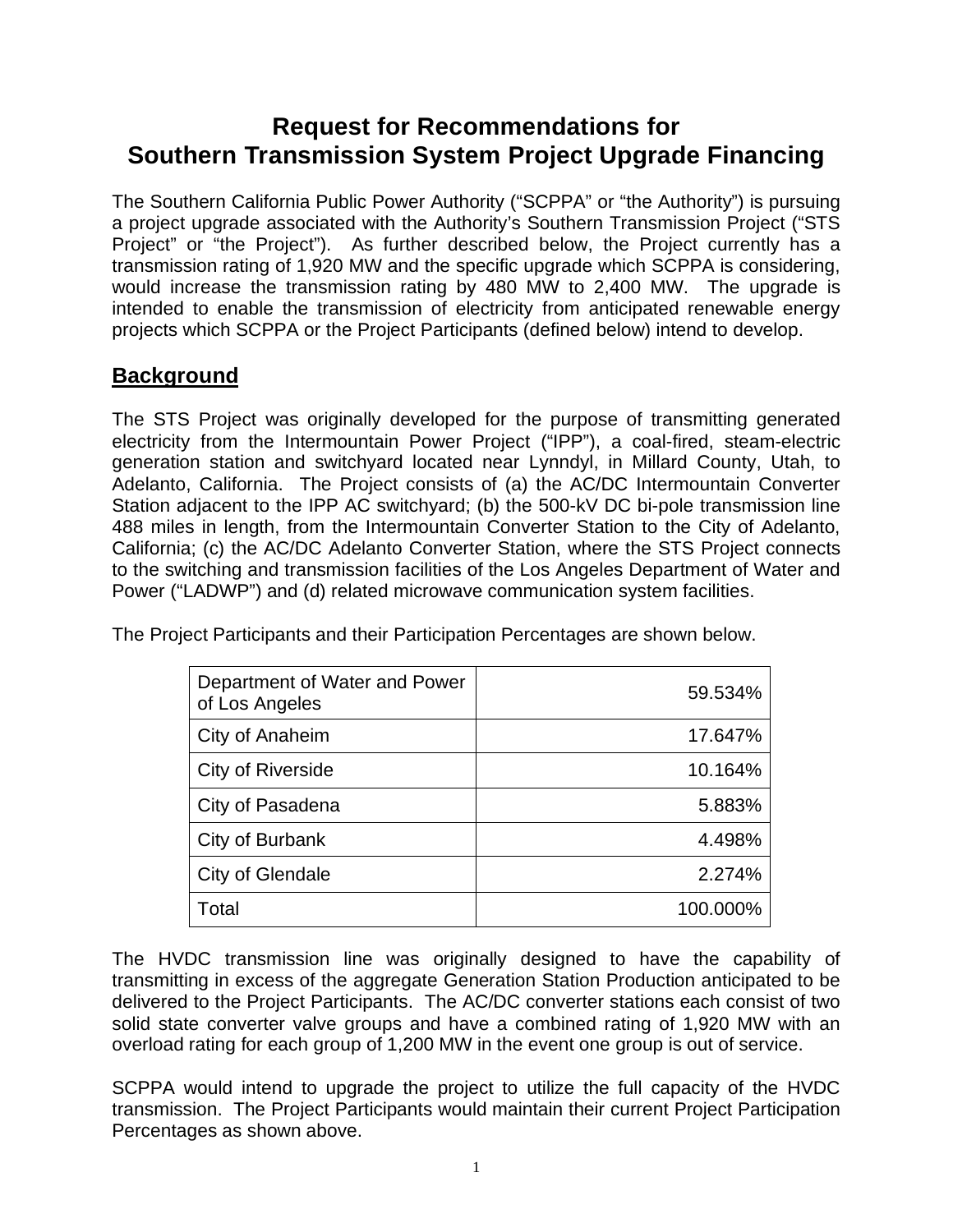## **Financing Guidelines**

SCPPA would like to establish certain guidelines to be utilized by respondents to the RFP, in order to provide the best guidance possible. SCPPA would like you to consider the following as you develop and present your recommendations:

#### **Transaction Size:**

At this point, SCPPA believes that the total cost of the project upgrade will be approximately \$120 million, with the amount subject to change. This includes the full amount of capital costs (including contingency) but excludes any financing costs.

#### **Transaction Structure:**

SCPPA would like to pursue a fixed rate bond structure. The amortization structure of the debt is intended to not extend beyond June 2027 when the STS Transmission Service Agreements expire. While SCPPA and the Participants have contemplated a level debt service structure, SCPPA is willing to consider alternatives, including wrapped debt service structures.

#### **Transaction Schedule:**

Given the requirements of the construction contract, SCPPA has a need for proceeds on December 1, 2008 or as quickly as the documentation and approval process will allow.

#### **Form of Recommendations**

Recommendations should not exceed 6 pages in length, excluding a one page signed and dated cover letter. SCPPA is familiar with all of the firms being solicited for recommendations and would request responses only to the questions given below.

#### **Recommendation Questions**

- A. Credit and Structural Considerations
	- 1. The STS Project has previously received ratings of Aa3/A+ ratings from Moody's and S&P in April 2008 on the Subordinate Lien (though no Senior debt is outstanding), which represented an upgrade from Moody's. Please describe your firm's assessment of the ratings and a rating strategy for the contemplated bond financing, including the advisability of a Fitch rating.
	- 2. The most recent STS Project bond issue was sold without a reserve fund and without insurance. Please provide your firm's thoughts in regard to credit enhancement and reserve accounts as both might relate to the contemplated bond financing.
	- 3. Discuss the debt structure that you believe is optimal for this financing, taking into account the STS project debt structure and applicable financing costs.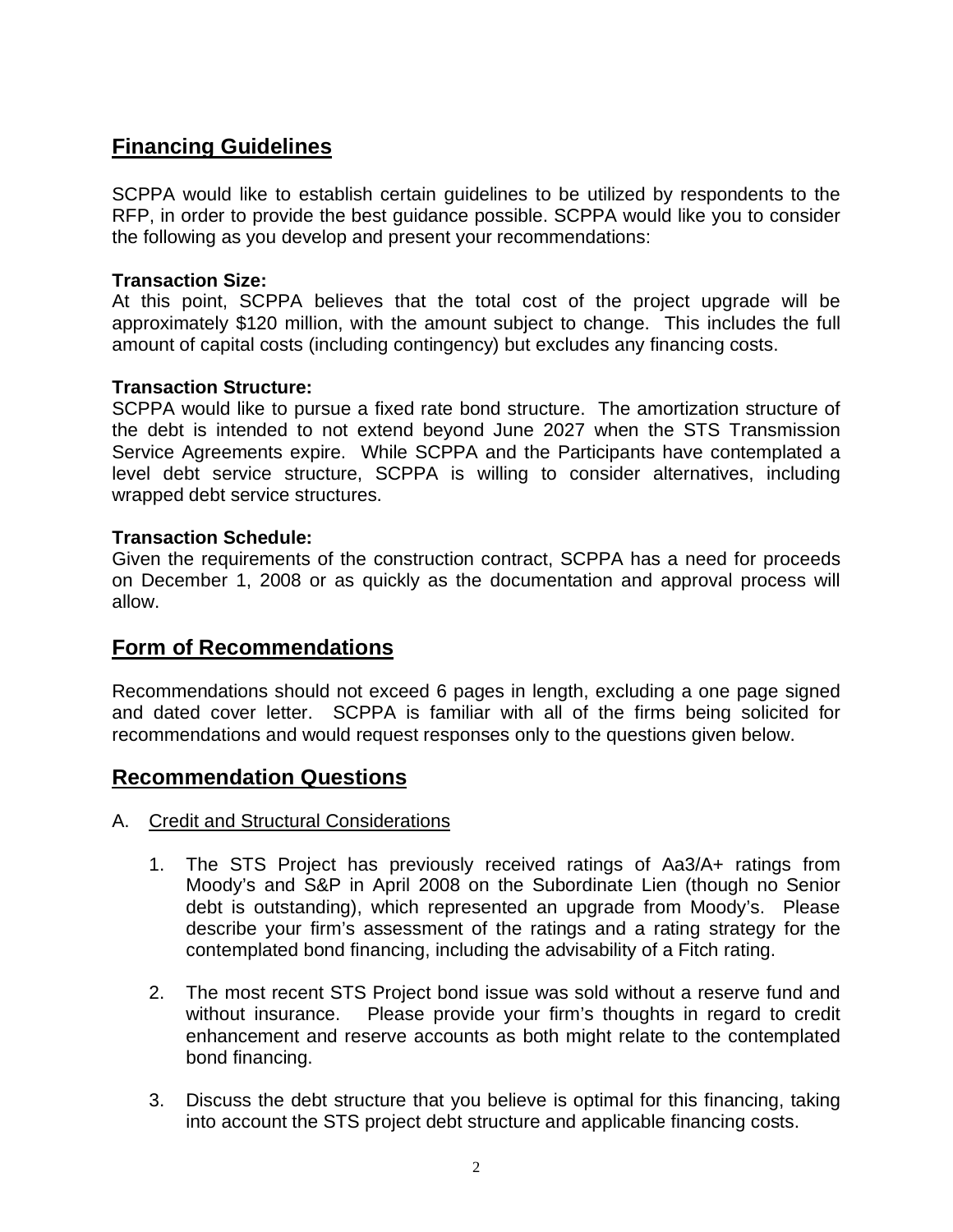4. Please provide your firm's estimate of the spreads which the contemplated bonds would expect to have relative to the AAA GO MMD index.

#### B. Marketing and Distribution Considerations

- 1. Briefly describe your firm's current position, including net equity capital and excess net equity capital as of September 28, 2008, and describe your firm's ability to take bonds into inventory to support a transaction.
- 2. Discuss your firm's marketing strategy for the fixed rate bond issue and your firm's anticipated universe of buyers for the contemplated bond issue.
- 3. Provide any additional information you feel may be helpful to SCPPA in distinguishing firm's ability to market or underwrite bonds in the current market.

#### C. Minority-Owned or Women-Owned Firms

 1. If applicable, please identify your firm as either a minority-owned and/or woman-owned firm. If applicable, please provide current profile firm in terms of ownership and management.

#### D. Compensation/Fees

1. Please discuss and outline the individual components of compensation your firm would receive under your recommendations. Please assume SCPPA would pay underwriter's counsel fees as is customary for SCPPA.

#### E. Conflicts/Disclosure

 1. Indicate any conflicts or potentially conflicting situations your firm might have in executing your proposal, including any relationship with the Intermountain Power Agency.

### **Terms and Conditions**

SCPPA reserves the right to reject any or all recommendations and SCPPA is under no obligation to execute a transaction as a result of this process.

All recommendations will remain firm for a period of sixty (60) days from the due date.

#### **Submission Requirements**

Electronic copies of your recommendation should be emailed to Craig Koehler at ckoehler@scppa.org; Dan Hartman at hartmand@pfm.com and William Frymann frymannw@pfm.com.